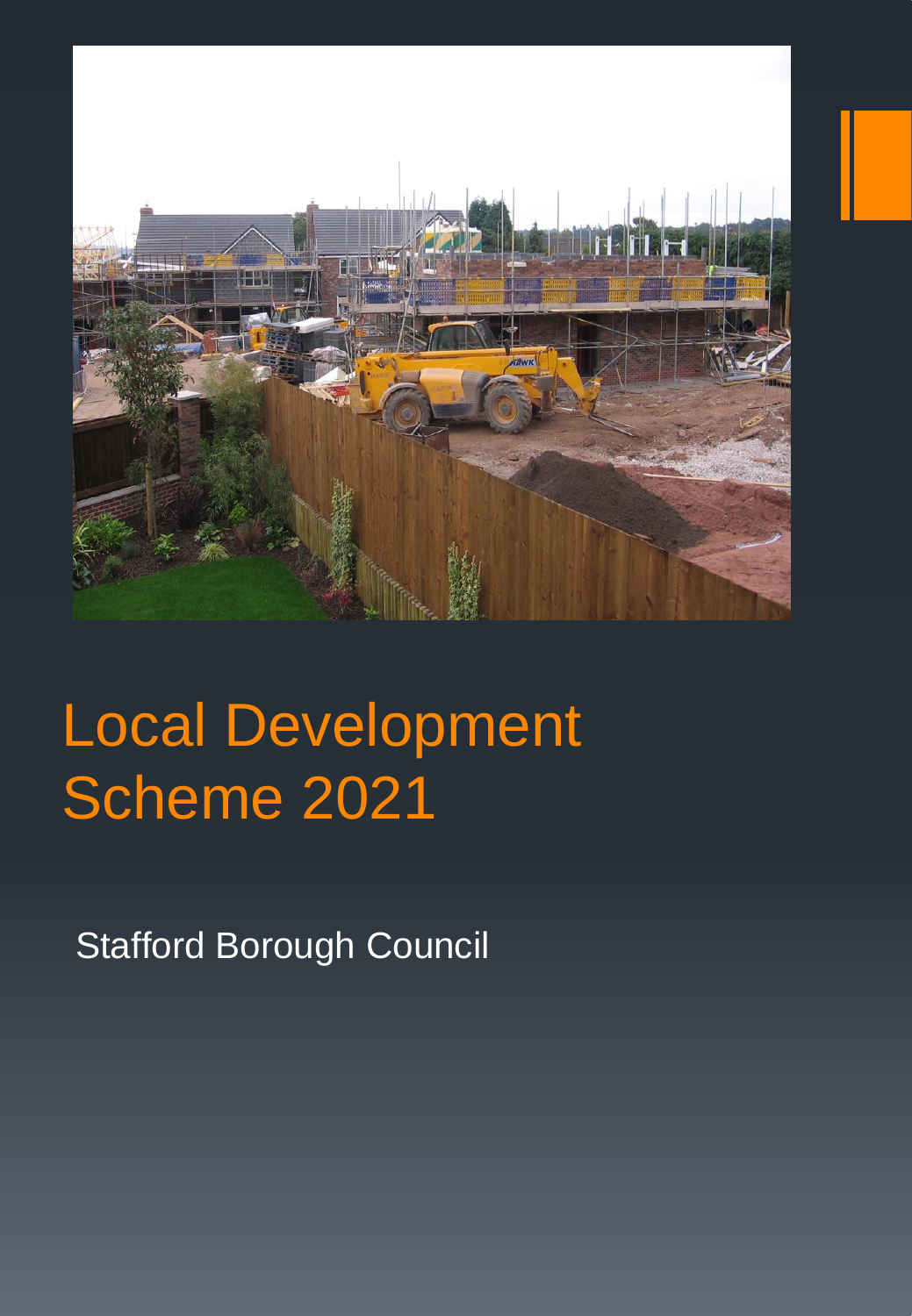# Stafford Borough – New Local Plan Local Development Scheme 2021

# Contents Page

|                | Introduction                                  | Page 2 |
|----------------|-----------------------------------------------|--------|
| $\overline{2}$ | <b>Stafford Borough Development Plan</b>      | Page 2 |
| 3              | <b>Planning Policy Documents</b>              | Page 3 |
| 4              | <b>Council Procedures and Risk Assessment</b> | Page 7 |
| $5^{\circ}$    | <b>Monitoring and Review</b>                  | Page 8 |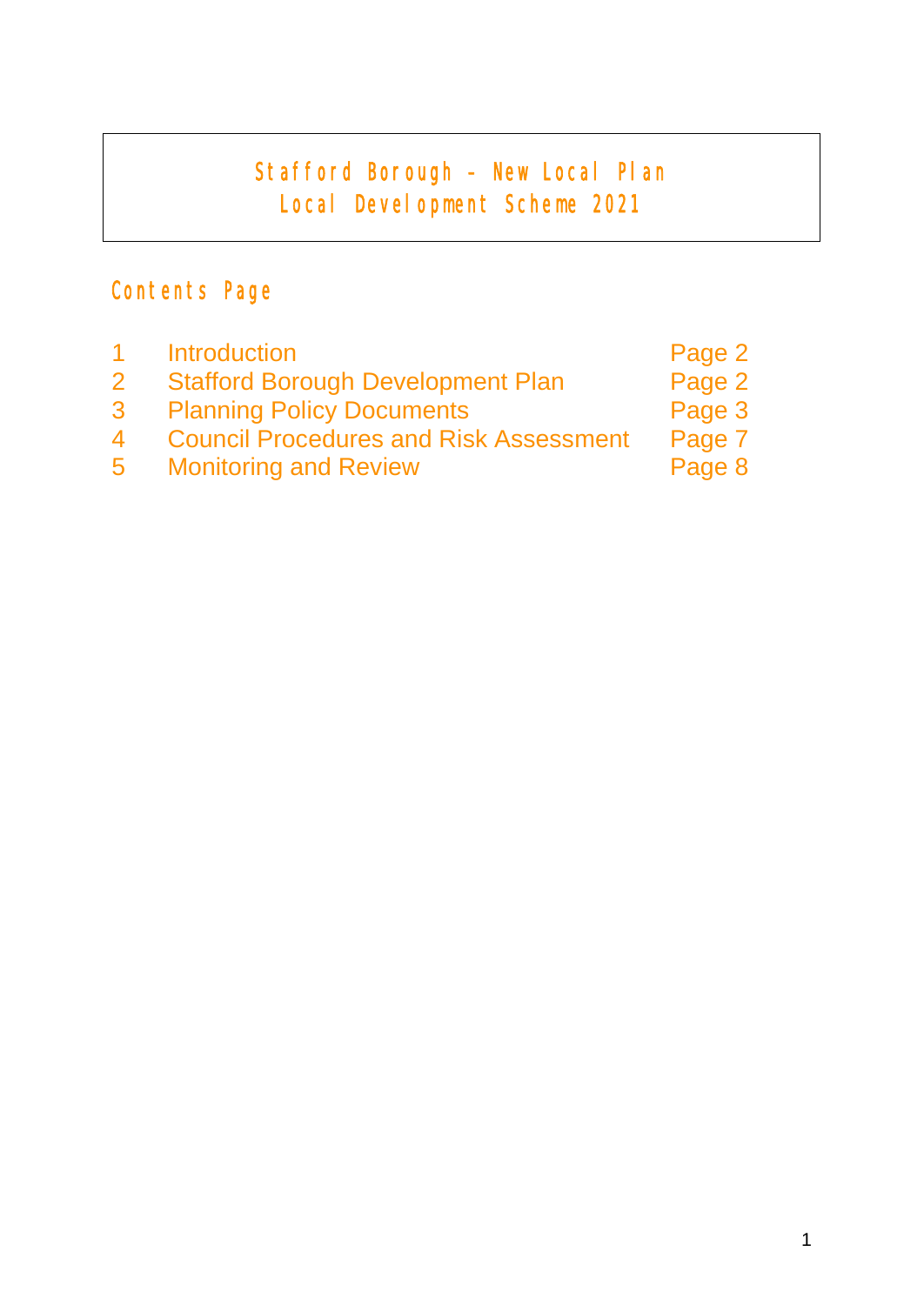#### 1 Introduction

Stafford Borough Council is required to produce a Local Development Scheme which sets out the Council's commitment to the production of various planning policy documents and a timetable for their production.

This Local Development Scheme covers the period 2021 – 2025. It replaces all previous Local Development Schemes. The Stafford Borough Local Development Scheme will:

- Define the Development Plan for the area
- Set out a schedule and a profile for proposed planning policy documents
- Explain how progress in producing planning policy documents against the Local Development Scheme will be monitored, and how the LDS will be reviewed.

The revised National Planning Policy Framework (NPPF) was published in July 2021 and came into immediate effect. The NPPF is supported by the National Planning Practice Guidance (NPPG). Local Authorities must each produce a Local Plan that is in conformity with the NPPF and the NPPG.

Local Plans are the key to delivering sustainable development that reflects the vision and aspirations of local communities. The adopted Statement of Community Involvement establishes the community engagement and involvement techniques for planning documents. Planning decisions must be taken in accordance with the Development Plan unless material considerations indicate otherwise. For this reason, Local Planning Authorities should have an up to date Local Plan in place.

Under the Localism Act 2011, Neighbourhood Plans can be produced by a Parish Council, or an organisation or body designated as a Neighbourhood Forum to provide detailed guidance on specific issues. These will be subject to independent Examination and a local Referendum. If approved at the Referendum the Neighbourhood Plan becomes part of the Development Plan used for decision making.

#### 2 Stafford Borough Development Plan

The Development Plan for Stafford Borough currently consists of the Plan for Stafford Borough adopted on 19 June 2014 and the Plan for Stafford Borough Part 2 adopted on 31 January 2017. These Plans replace and supersede all saved policies of the Stafford Borough Local Plan 2001. In addition Stafford Borough is covered by the Minerals Local Plan for Staffordshire 2015-2030, adopted on 16 February 2017, and the Staffordshire and Stoke-on-Trent Waste Joint Waste Local Plan 2010-2026, adopted on 22 March 2013, both produced by Staffordshire County Council.

The Plan for Stafford Borough sets out the vision, key objectives and spatial strategy for the Borough. It is the over-arching policy document to which any other planning policy documents must comply. The Plan for Stafford Borough Part 2 sets out the approach to development in the sustainable settlement hierarchy by establishing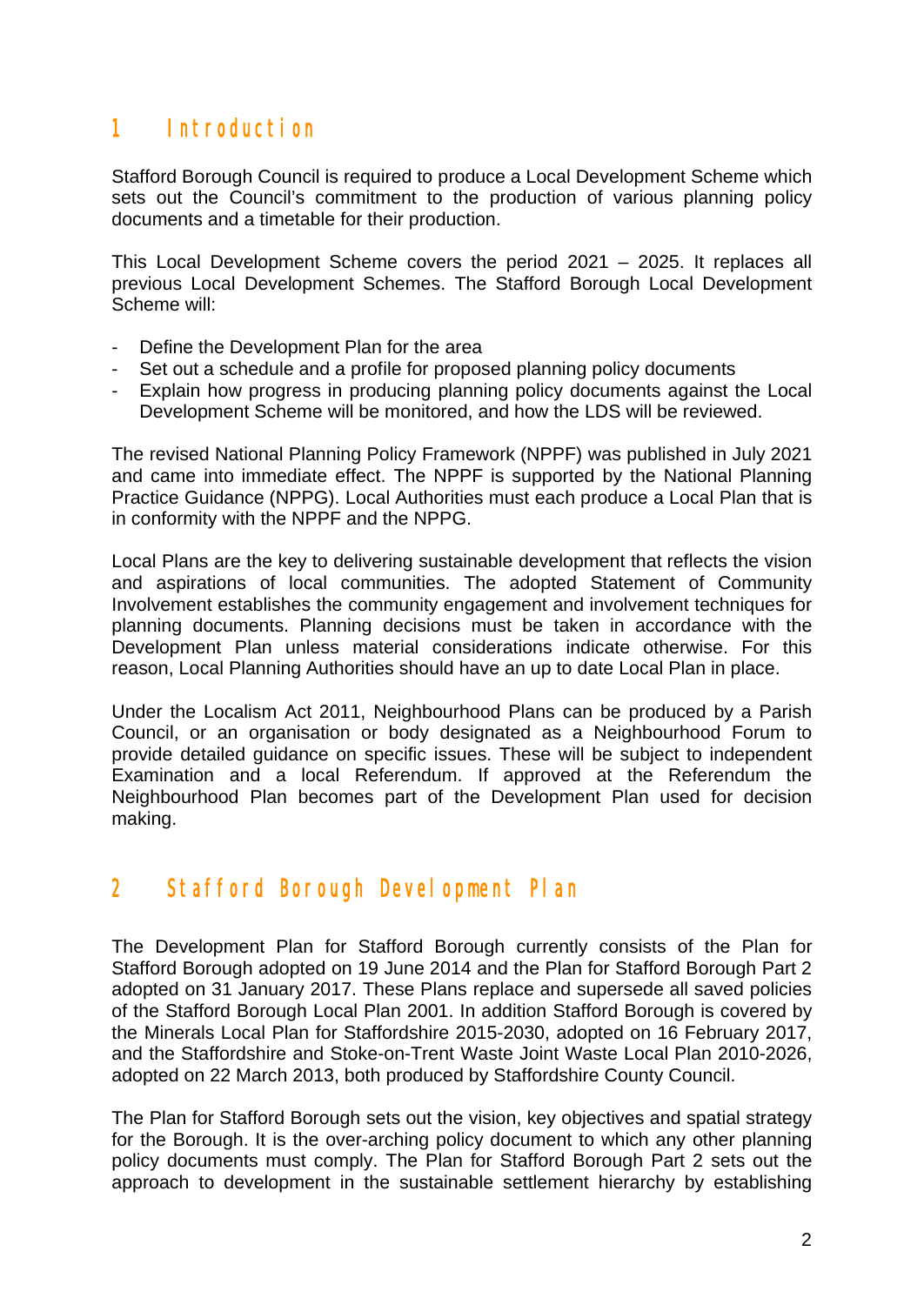settlement boundaries for Stafford, Stone and the Key Service Villages, and boundaries for the Recognised Industrial Estates. It also includes a policy on protecting social and community facilities.

As stated above Neighbourhood Plans can be produced by a Parish Council, or an organisation or body designated as a Neighbourhood Forum to provide detailed guidance on specific issues. The following Neighbourhood Plans have been made (adopted) and form part of the Development Plan for Stafford Borough in determining planning applications within the relevant Parishes alongside the adopted Plan for Stafford Borough and Part 2:

- Gnosall Neighbourhood Plan made on 24 November 2015
- Eccleshall Neighbourhood Plan made on 26 July 2016
- Hixon Neighbourhood Plan made on 22 November 2016
- Colwich Neighbourhood Plan made on 22 November 2016
- Barlaston Neighbourhood Plan made on 23 July 2019
- Stone Neighbourhood Plan made on 20 July 2021

Further information on Neighbourhood Plans contained in section 3.

Monitoring the delivery of the Plan for Stafford Borough and Part 2 policies is undertaken annually, the results of which are reported in the Authority Monitoring Report (AMR).

#### 3 Planning Policy Documents

#### New Local Plan for Stafford Borough 2020-2040

The New Local Plan 2020-2040 will fully replace the Plan for Stafford Borough (PFSB) and the PFSB Part 2 with a new development strategy, site allocations and Development Management policies.

#### **Process Stage Date**

- Commencement July 2017
- Issues and Options July 2018 to April 2020
- 
- 
- 
- Examination February 2024
- Adoption **October 2024**

- Preferred Options June & July 2022<br>- Publication July to September July to September 2023 - Submission November 2023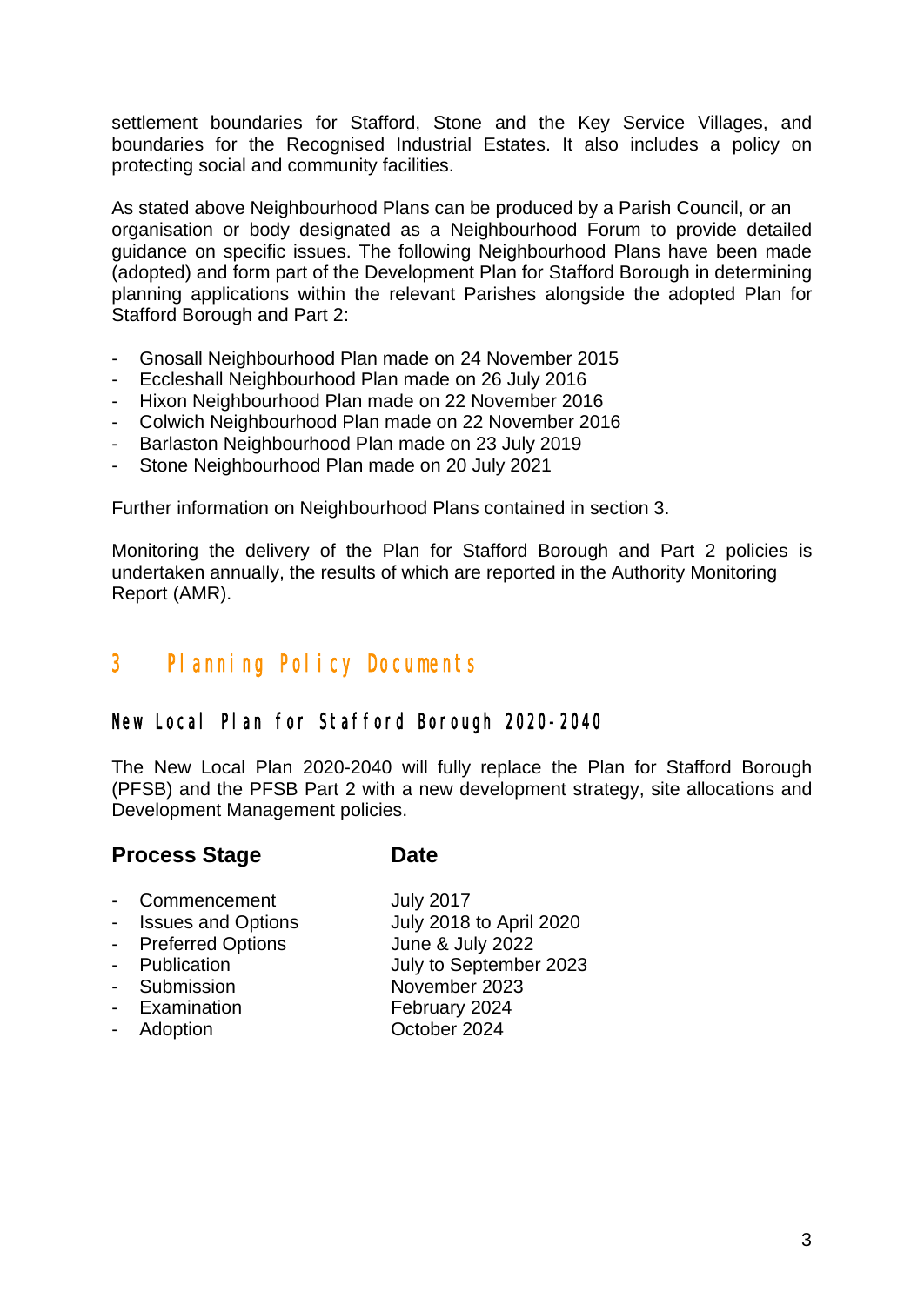#### Supplementary Planning Documents (SPD)

In April 2018 the Council adopted a Design SPD and a Shopfronts and Advertisements SPD to provide further guidance on specific matters linked to adopted policies within the Plan for Stafford Borough. SPDs do not form part of the statutory Development Plan are subject to consultation prior to adoption. The Design SPD replaced the previous Space About Dwellings & Extensions to Dwellings Supplementary Planning Guidance.

#### Community Infrastructure Levy (CIL)

The Council is considering adoption of a Community Infrastructure Levy (CIL) alongside the New Local Plan. CIL is a levy that local authorities in England and Wales can choose to charge on new developments in their area. The money raised from CIL can be used to support development by funding infrastructure that the Council, local community and neighbourhoods need, such as new or safer road schemes, footpaths and park improvements, or a new health centre.

#### **Process Stage Date Date**

| - Commencement                                    | Completed   |
|---------------------------------------------------|-------------|
| - Draft Charging Schedule                         | Winter 2022 |
| - Submission of Draft Charging Schedule           | Spring 2023 |
| - Examination (subject to Inspector availability) | Spring 2024 |
| - Adoption                                        | Autumn 2024 |
|                                                   |             |

#### Statement of Community Involvement (SCI)

The Statement of Community Involvement (SCI) was adopted on 20 November 2018. It sets out how and when people can get involved in the planning process. It explains the different stages of the plan-making process, and the various methods the Council will use to gather views on emerging planning policy. It also sets out how planning applications will be publicised, and how to put forward views. It outlines who is involved in making planning decisions, their roles, and how people can get involved in the process.

#### Supporting Evidence

Sound Planning Policy documents rely upon a robust and up to date evidence base. The Council will maintain an up to date evidence base to support policy production. All revised and updated evidence documents will be published on the Council's website.

Whilst a number of current evidence based documents are listed below, it should be noted that the Council will publish others in the course of preparing new planning policy documents to improve the evidence base for the Development Plan.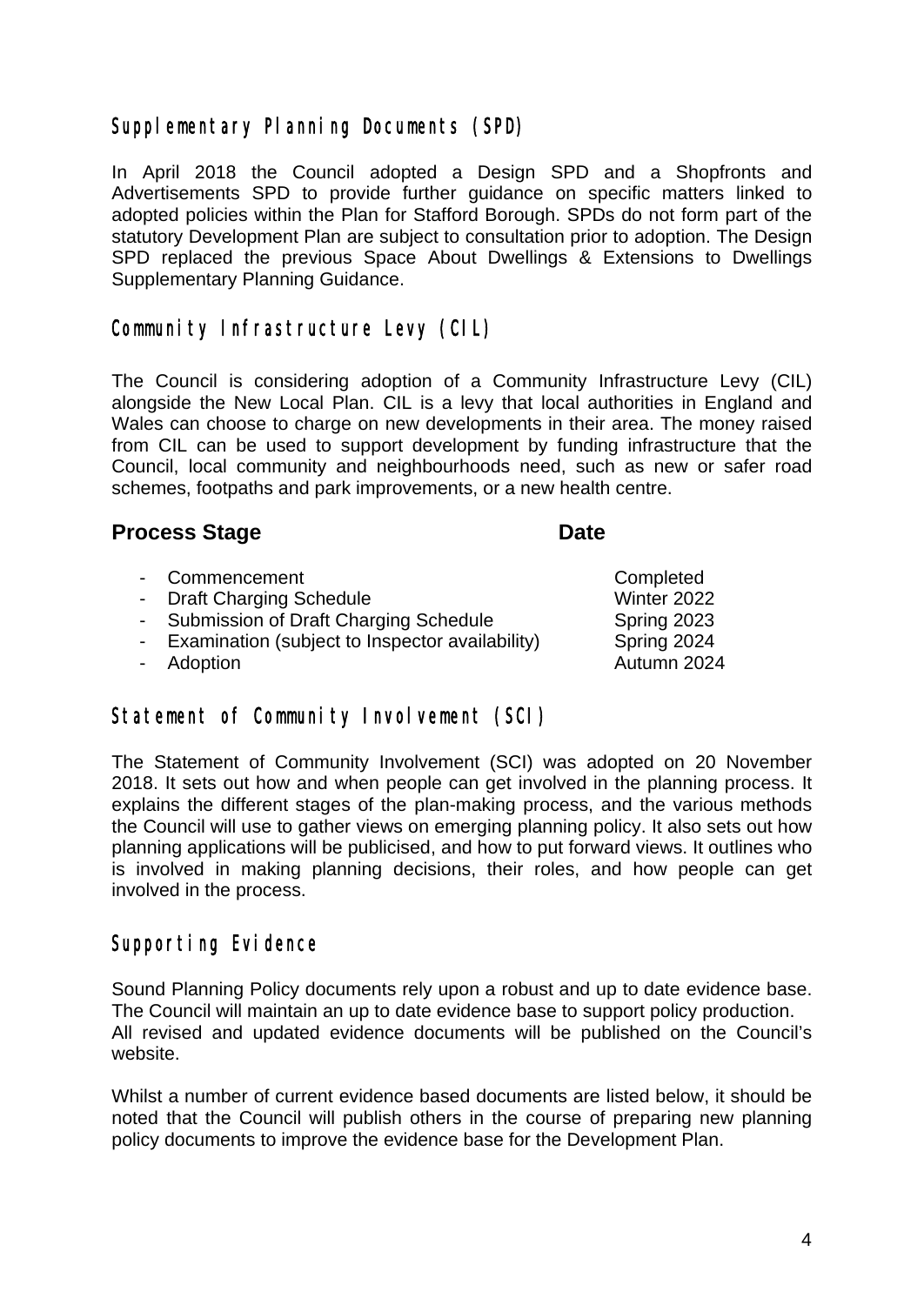Background and technical studies forming part of the evidence base include:

- Playing Pitch & Indoor Sport Facilities Assessments
- The Housing Monitor: Land for New Homes
- Economic & Housing Development Needs Assessment
- Settlement Assessment of Services and Facilities
- Gypsy and Traveller Accommodation Needs Assessments
- Strategic Housing Land Availability Assessment (SHLAA)
- Strategic Flood Risk Assessment (SFRA) & Water Cycle Study
- Assessment of Reasonable Alternative Location Options for a New Settlement / Major Urban Extensions
- Town Centre Capacity Assessment
- Historic Landscape and Characterisation Assessment
- Stafford Town Transport Assessment Growth Options
- Integrated Transport Strategy and associated Transport reports
- Landscape and Countryside Character Assessment

#### Sustainability Appraisal and Habitats Regulations Assessment

The production and consultation on planning policy documents is assessed through the Sustainability Appraisal process, incorporating the requirements detailed in the Strategic Environmental Assessment Directive. The requirements for the Habitats Regulations Assessment Directive are dealt with separately.

#### Neighbourhood Plans

Neighbourhood Plans can be produced by a Parish Council, or an organisation or body designated as a Neighbourhood Forum to provide detailed guidance on specific issues. The initial stage in production of a Neighbourhood Plan is the designation of a Neighbourhood Area. In Stafford Borough nine Neighbourhood Areas have been designated, all of which are Parishes. The dates of designation are set out below together with relevant web-site links for the Parish Councils.

The individual Parish Council's are responsible for producing the Neighbourhood Plan. Therefore for information regarding production timescales please contact the relevant Parish Council

| <b>Barlaston</b>                       | Designated 4 July 2013                                        |  |
|----------------------------------------|---------------------------------------------------------------|--|
| www.barlaston.org.uk                   | Made / adopted 23 July 2019                                   |  |
| Colwich<br>www.colwich.info            | Designated 7 February 2013<br>Made / adopted 22 November 2016 |  |
| Doxey<br>www.doxeyparishcouncil.gov.uk | Designated 2 July 2020                                        |  |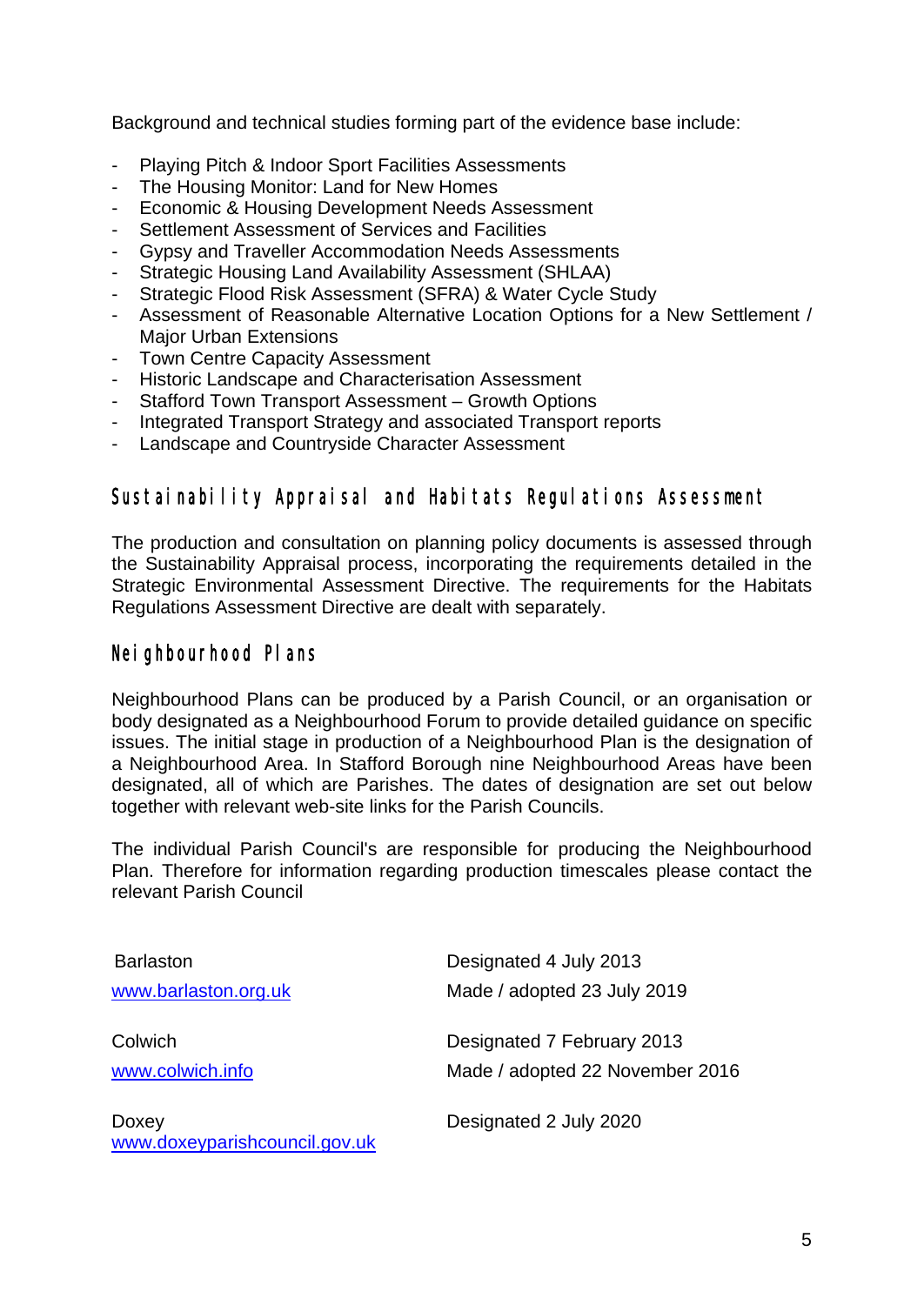**Eccleshall** [www.eccleshallparishcouncil.org](http://www.eccleshallparishcouncil.org/) 

**Gnosall** [www.gnosallparishcouncil.org.uk](http://www.gnosallparishcouncil.org.uk/) 

High Offley highoffleyparishcouncil.org.uk

**Hixon** [www.hixon.gov.uk](http://www.hixon.gov.uk/)  Designated 4 July 2013 Made / adopted 26 July 2016

Designated 4 July 2013 Made / adopted 24 November 2015

Designated 3 March 2016 Withdrawn 20 March 2020

Designated 4 July 2013 Made / adopted 22 November 2016

Hopton and Coton Designated 5 March 2020 [www.hoptonandcotonparishcouncil.org.uk](http://www.hoptonandcotonparishcouncil.org.uk/) 

Sandon and Burston Designated 7 February 2013 Withdrawn 5 January 2017

Stone Town [www.stonetowncouncil.gov.uk](http://www.stonetowncouncil.gov.uk/)  Designated 8 December 2015 Made / adopted 20 July 2021

Swynnerton www.swynnertonparishcouncil.org.uk Designated 3 July 2014

Yarnfield and Cold Meece [www.ycm-pc.org.uk](http://www.ycm-pc.org.uk/) 

Designated 5 August 2021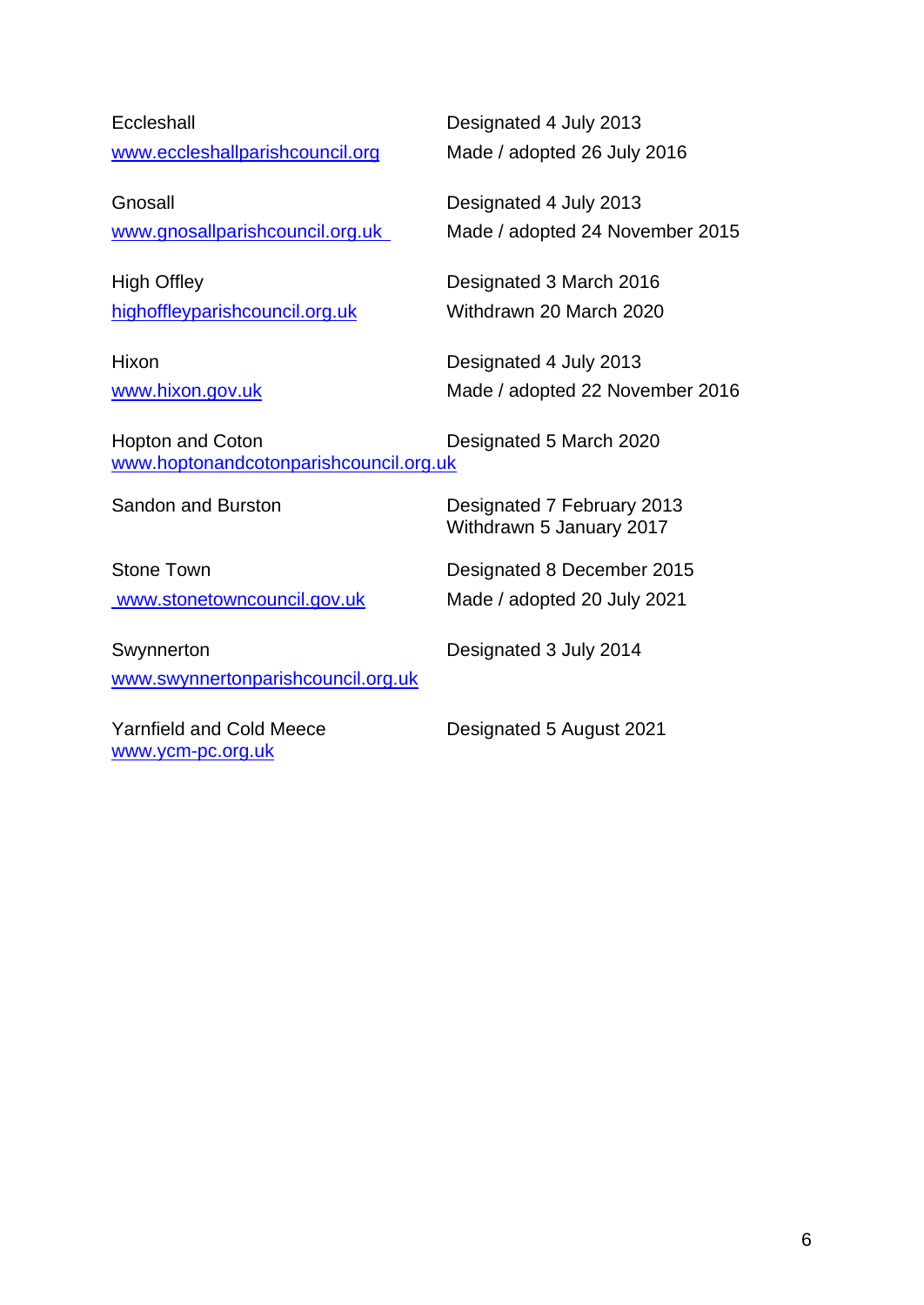### 4 Council Procedures and Risk Assessment

#### Council Procedures

Stafford Borough Council has a Cabinet, Scrutiny Committee and Full Council structure. The Cabinet will agree proposals for all draft policy documents, will review evidence, lead the consultation process and assess results from the community involvement and consultation stages.

Full Council will approve the submission and adoption of the finalised policy documents, based on recommendations from Cabinet

#### Risk Assessment

In preparing the Local Development Scheme it is important to acknowledge that the work programme has been established on the existing maximum resource capacity contained within the Forward Planning Team. This resource capacity is 4 Full Time Employees.

The principle 'risk' for the process would be a delay occurring in any preparation stage through to adoption of an individual planning policy document. The main areas of risk, which may lead to a delay in the implementation of the work programme, are as follows:

- Staff turnover, recruitment difficulties and sickness absences leading to inadequate skill base
- Political changes, procedural delays or failure to meet Council dates
- Unanticipated delays in external events such as resource capacity of the Planning Inspectorate (PINs) for the Examination process or failure to deliver robust arrangements for this process
- Failure of key partners and other agencies to deliver evidence on time and make responses to key elements of the process
- Non-conformity and failure in the tests of 'soundness' for new planning policy documents
- Programme amendments and procedural slippage due to poor project management or inadequate resources identified to secure delivery
- Changes in Government legislation, regulations & policy
- Unanticipated scale and nature of consultation responses received including new evidence submitted unexpectedly